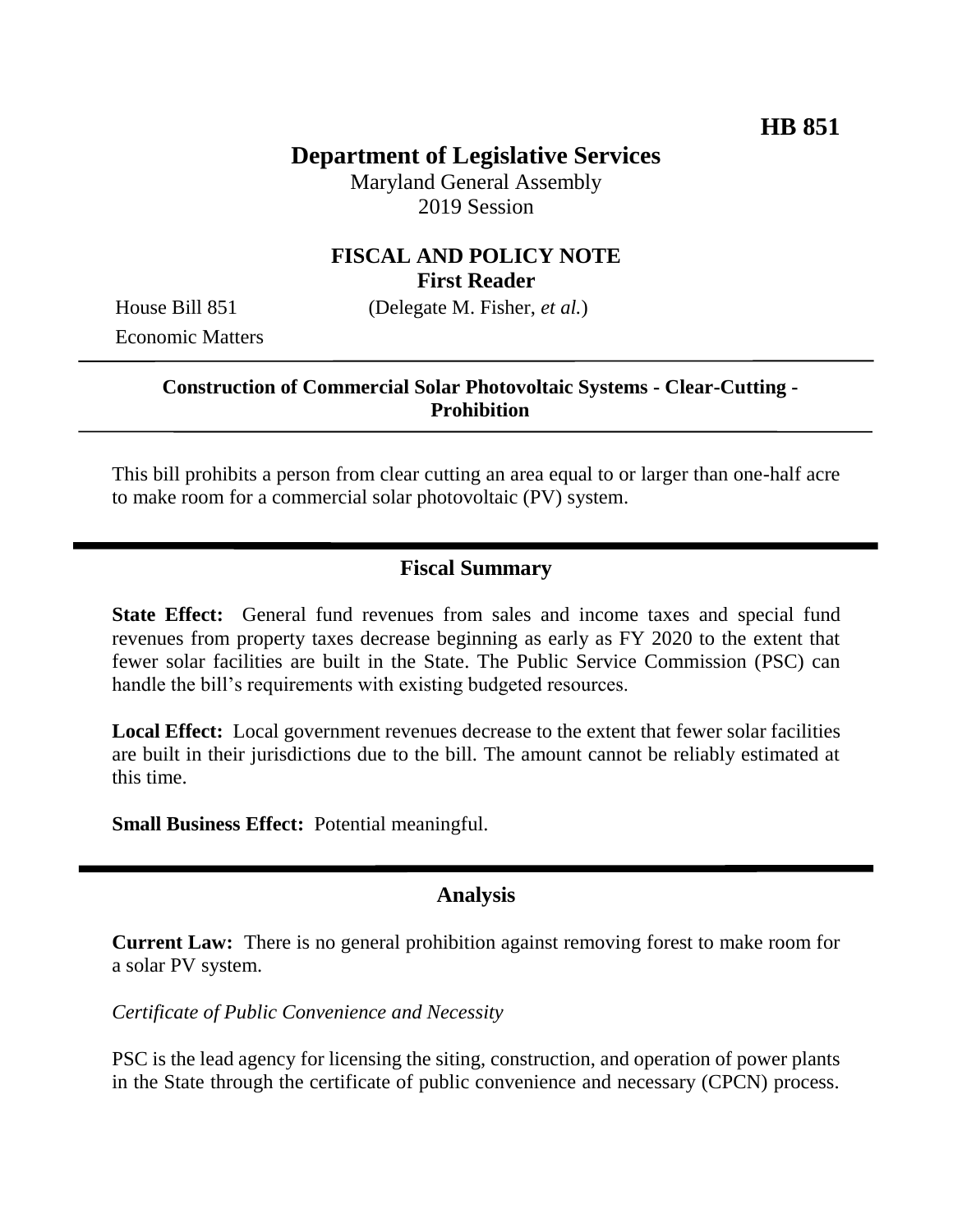Large utility scale solar PV systems generally must obtain a CPCN from PSC, which is a comprehensive process involving several other State agencies. The process includes the consideration of the comprehensive plan and zoning of each affected local government and the efforts to resolve any issues presented by an affected local government, among other aspects of the project.

Smaller (but still utility scale) solar PV systems can be exempt from the CPCN process; if an exemption from the CPCN requirement is granted, PSC evaluation is limited to ensuring safety and reliability of the electric system. All issues other than safety and reliability of the electric system are left up to other State and local agencies.

**Background:** Solar PV systems are relatively land intensive (several acres per megawatt). As the number of solar PV systems in the State has grown over the years, so too has the potential for conflict over the appropriate use of the State's finite amount of land. A recent [report](https://webapp.psc.state.md.us/newIntranet/Casenum/NewIndex3_VOpenFile.cfm?filepath=C:/AdminDocket/PublicConferences/PC44/145//MDVoSReportFinal11-2-2018.pdf) commissioned by PSC on the benefits and costs of solar in Maryland addresses many of these land use issues. The report can be found on PSC's website. According to the report, two counties restrict solar development on forested land (Frederick and Harford).

PSC advises that there are nine solar PV CPCN applications pending, with capacities ranging from 10 to 202 megawatts. Combined, the projects represent 460 megawatts of capacity sited on 2,900 acres.

**State Fiscal Effect:** The bill's prohibition on clear cutting a half acre or more to make room for a commercial PV system restricts potential sites for future installations. However, the bill does not necessarily cause fewer facilities to be built overall; other suitable land could conceivably be used. To the extent that it does result in fewer facilities, general fund revenues from sales and income taxes and special fund revenues from property taxes decrease, beginning as early as fiscal 2020. The amount cannot be estimated, but the effect likely becomes more pronounced over time.

PSC can handle the bill's requirements with existing budgeted resources.

**Local Revenues:** For the same reasons discussed above, local government revenues from property taxes and permitting fees decrease to the extent that fewer solar facilities are built in their jurisdictions, beginning as early as fiscal 2020. The amount cannot be estimated, but the effect likely becomes more pronounced over time.

**Small Business Effect:** Small businesses involved in the installation of solar PV systems may experience reduced demand for their services. Small businesses that own forested property and wish to have solar PV installed on that property may be unable to do so.